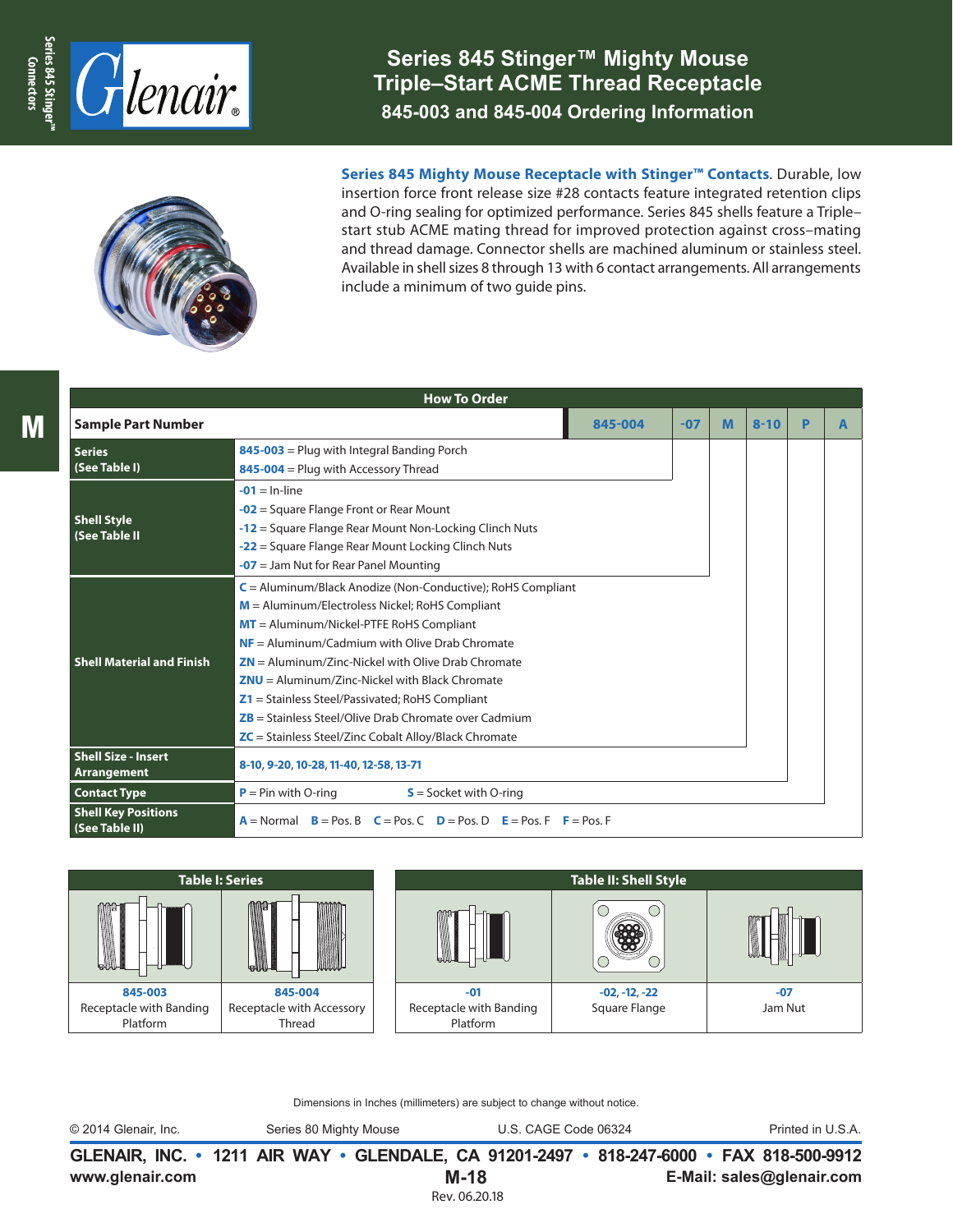

## *In–line receptacle - shell style 01*



|                   | <b>Dimensions</b> |       |               |       |                     |      |       |                  |  |  |  |  |  |  |
|-------------------|-------------------|-------|---------------|-------|---------------------|------|-------|------------------|--|--|--|--|--|--|
| <b>Shell Size</b> | ØA                |       | <b>B</b> Flat |       | C Thread            | ØD   |       | E Thread         |  |  |  |  |  |  |
|                   | In<br>mm          |       | In<br>mm      |       |                     | in   | mm    |                  |  |  |  |  |  |  |
| 8                 | 0.540             | 13.72 | 0.510         | 12.95 | .5000-.1P-.3L-TS-2A | .316 | 8.03  | .3750-32 UNEF-2A |  |  |  |  |  |  |
| 9                 | 0.605             | 15.37 | 0.575         | 14.61 | .5625-.1P-.3L-TS-2A | .397 | 10.08 | .4375-28 UNEF-2A |  |  |  |  |  |  |
| 10                | 0.668             | 16.97 | 0.638         | 16.21 | .6250-.1P-.3L-TS-2A | .472 | 11.99 | .5000-28 UNEF-2A |  |  |  |  |  |  |
| 11                | 0.730             | 18.54 | 0.700         | 17.78 | .6875-.1P-.3L-TS-2A | .519 | 13.18 | .5625-24 UNEF-2A |  |  |  |  |  |  |
| 12                | 0.793             | 20.14 | 0.763         | 19.38 | .7500-.1P-.3L-TS-2A | .585 | 14.86 | .6250-24 UNEF-2A |  |  |  |  |  |  |
| 13                | 0.855             | 21.72 | 0.825         | 20.96 | .8125-.1P-.3L-TS-2A | .646 | 16.41 | .6875-24 UNEF-2A |  |  |  |  |  |  |

Dimensions in Inches (millimeters) are subject to change without notice.

© 2014 Glenair, Inc. Series 80 Mighty Mouse U.S. CAGE Code 06324 Printed in U.S.A.

**www.glenair.com E-Mail: sales@glenair.com GLENAIR, INC. • 1211 AIR WAY • GLENDALE, CA 91201-2497 • 818-247-6000 • FAX 818-500-9912 M-19**

**Connectors**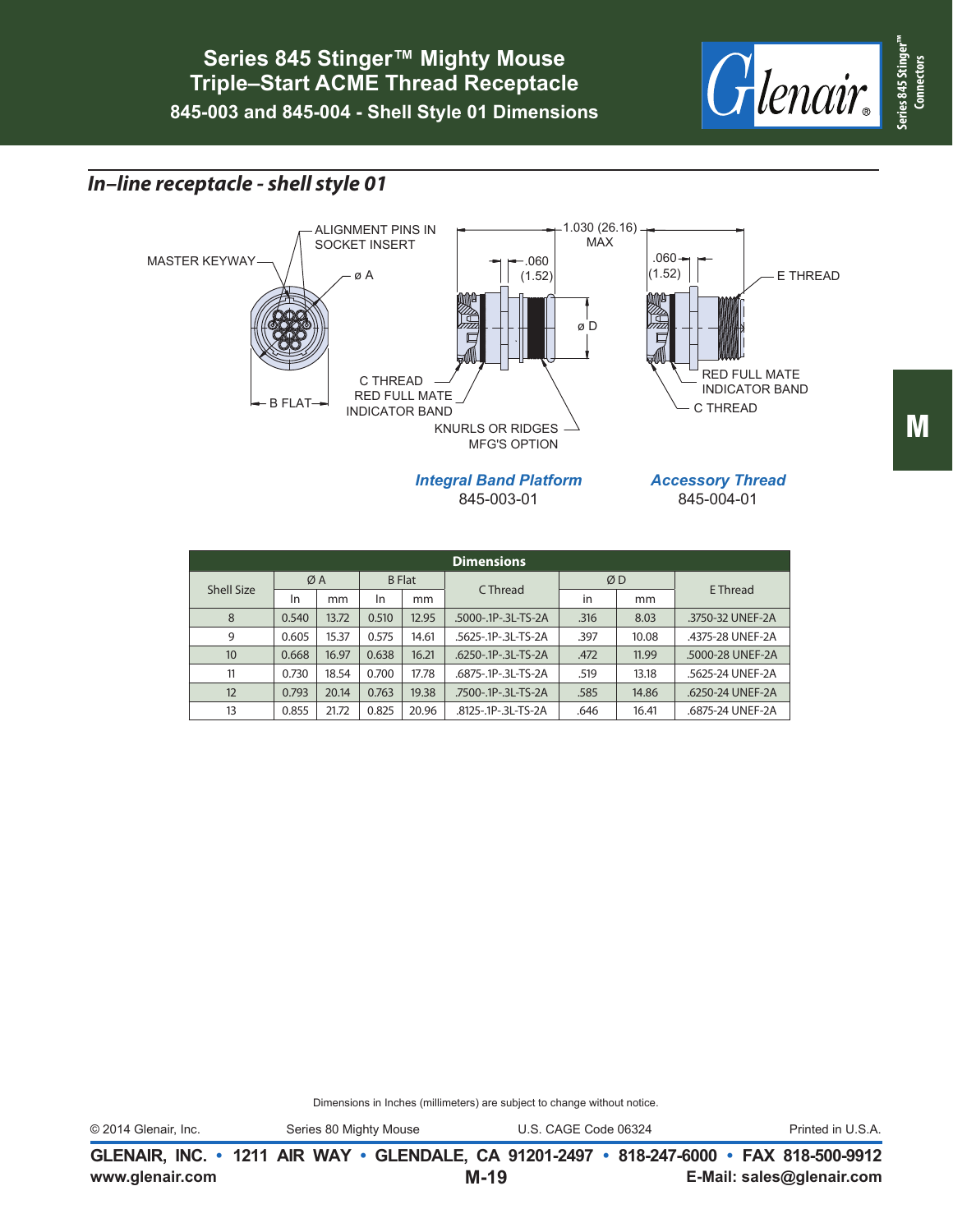

*Square flange receptacle for front or rear panel mounting - shell style 02*



## *Integral Band Platform* 845-003-02

*Accessory Thread* 845-004-02

| <b>Dimensions</b> |                     |               |       |             |       |       |       |       |       |         |      |                  |  |  |
|-------------------|---------------------|---------------|-------|-------------|-------|-------|-------|-------|-------|---------|------|------------------|--|--|
| <b>Shell Size</b> | A Thread            | ØB            |       | ØC          |       | ØDSq  |       | E BSC |       | F Holes |      | G Thread         |  |  |
|                   |                     | <sub>In</sub> | mm    | <b>In</b>   | mm    | In.   | mm    | In    | mm    | In      | mm   |                  |  |  |
| 8                 | .5000-.1P-.3L-TS-2A | .316          | 8.03  | <b>1.50</b> | 29.21 | 0.850 | 21.59 | 0.660 | 16.76 |         |      | .3750-32 UNEF-2A |  |  |
| 9                 | .5625-.1P-.3L-TS-2A | .397          | 10.08 | .230        | 31.24 | 0.913 | 23.19 | 0.723 | 18.36 |         |      | .4375-28 UNEF-2A |  |  |
| 10                | .6250-.1P-.3L-TS-2A | .472          | 11.99 | .330        | 33.78 | 0.975 | 24.77 | 0.785 | 19.94 | .096    | 2.43 | .5000-28 UNEF-2A |  |  |
| 11                | .6875-.1P-.3L-TS-2A | .519          | 13.18 | 1.410       | 35.81 | 1.039 | 26.39 | 0.848 | 21.54 | .091    | 2.31 | .5625-24 UNEF-2A |  |  |
| 12                | .7500-.1P-.3L-TS-2A | .585          | 14.86 | .500        | 38.10 | 1.099 | 27.91 | 0.909 | 23.09 |         |      | .6250-24 UNEF-2A |  |  |
| 13                | .8125-.1P-.3L-TS-2A | .646          | 16.41 | .590        | 40.39 | 1.163 | 29.54 | 0.973 | 24.71 |         |      | .6875-24 UNEF-2A |  |  |



| 4X ø J | <b>Panel Cut Out Dimensions</b> |      |       |              |      |      |       |  |  |  |  |  |
|--------|---------------------------------|------|-------|--------------|------|------|-------|--|--|--|--|--|
|        | <b>Shell</b>                    |      | H Bsc | ØJ           |      | ØΚ   |       |  |  |  |  |  |
|        | <b>Size</b>                     | In   | mm    | In           | mm   | In   | mm    |  |  |  |  |  |
|        | 8                               | .660 | 16.76 |              |      | .515 | 13.08 |  |  |  |  |  |
|        | 9                               | .723 | 18.36 | .096<br>.091 |      | .578 | 14.68 |  |  |  |  |  |
|        | 10                              | .785 | 19.94 |              | 2.44 | .640 | 16.26 |  |  |  |  |  |
|        | 11                              | .848 | 21.54 |              | 2.31 | .703 | 17.86 |  |  |  |  |  |
|        | 12                              | .909 | 23.09 |              |      | .765 | 19.43 |  |  |  |  |  |
|        | 13                              | .973 | 24.71 |              |      | .828 | 21.03 |  |  |  |  |  |

Dimensions in Inches (millimeters) are subject to change without notice.

© 2014 Glenair, Inc. Series 80 Mighty Mouse U.S. CAGE Code 06324 Printed in U.S.A.

**www.glenair.com E-Mail: sales@glenair.com GLENAIR, INC. • 1211 AIR WAY • GLENDALE, CA 91201-2497 • 818-247-6000 • FAX 818-500-9912 M-20**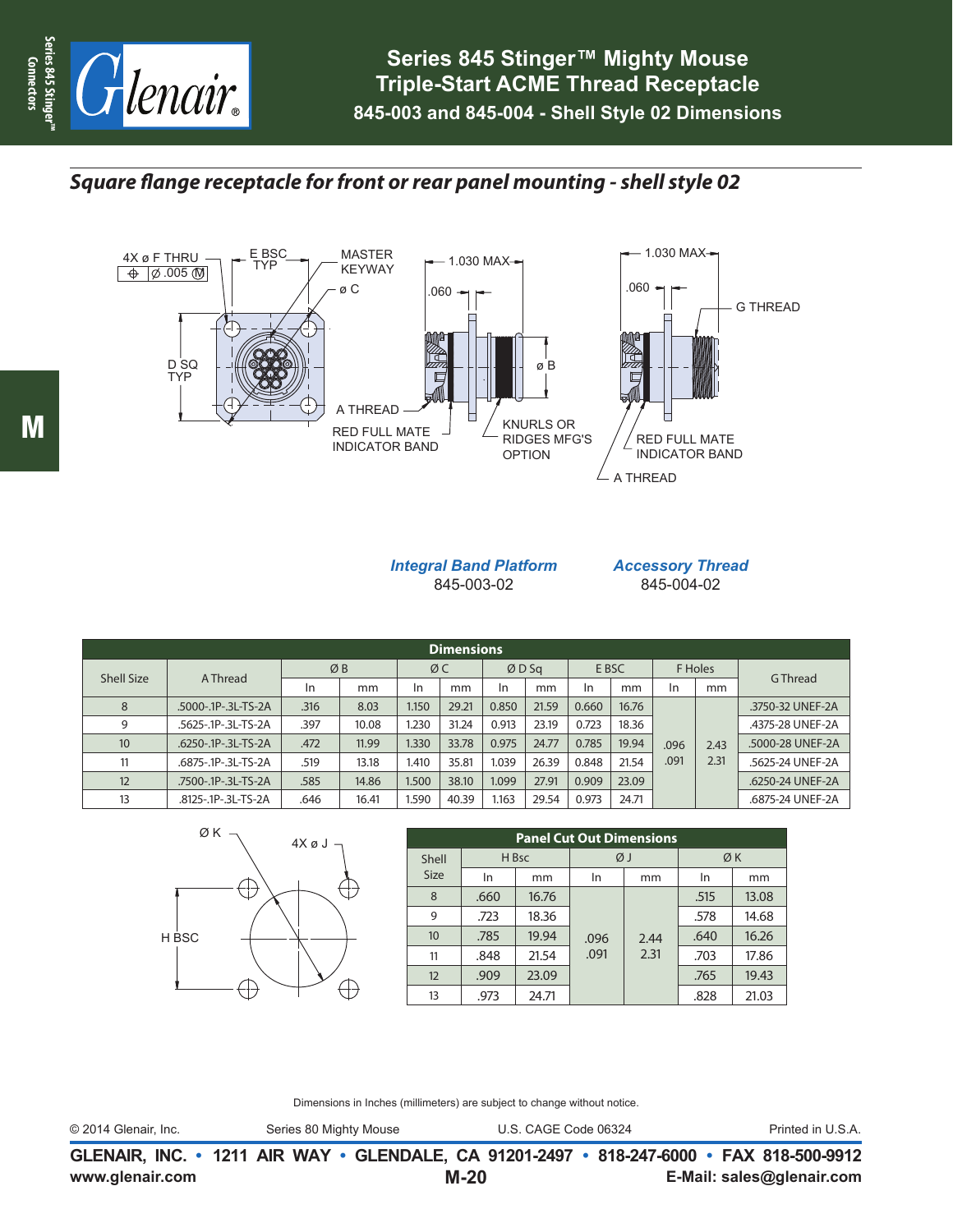

## *Jam nut receptacle for rear panel mounting - shell style 07*



845-003-07

*Accessory Thread* 845-004-07

|                               | <b>Dimensions</b>   |                  |      |       |       |       |        |       |               |       |                  |  |  |  |  |
|-------------------------------|---------------------|------------------|------|-------|-------|-------|--------|-------|---------------|-------|------------------|--|--|--|--|
| <b>Shell Size</b><br>A Thread |                     | <b>B</b> Thread  |      | ØC    | ØD    |       | E Flat |       | F Flat        |       | G Thread         |  |  |  |  |
|                               |                     | in               | mm   | in    | mm    | in    | mm     | in    | <sub>mm</sub> |       |                  |  |  |  |  |
| 8                             | .5000-.1P-.3L-TS-2A | .5625-28 UNEF-2A | .316 | 8.03  | 0.760 | 19.30 | 0.730  | 18.54 | 0.535         | 13.59 | .3750-32 UNEF-2A |  |  |  |  |
| 9                             | .5625-.1P-.3L-TS-2A | .6875-28 UN-2A   | .397 | 10.08 | 0.880 | 22.35 | 0.850  | 21.59 | 0.661         | 16.79 | .4375-28 UNEF-2A |  |  |  |  |
| 10                            | .6250-.1P-.3L-TS-2A | .6875-28 UN-2A   | .472 | 11.99 | 0.880 | 22.35 | 0.850  | 21.59 | 0.661         | 16.79 | .5000-28 UNEF-2A |  |  |  |  |
| 11                            | .6875-.1P-.3L-TS-2A | .7500-28 UN-2A   | .519 | 13.18 | 0.955 | 24.26 | 0.925  | 23.50 | 0.721         | 18.31 | .5625-24 UNEF-2A |  |  |  |  |
| 12                            | .7500-.1P-.3L-TS-2A | .8125-28 UN-2A   | .585 | 14.86 | 1.060 | 26.92 | 1.035  | 26.29 | 0.784         | 19.91 | .6250-24 UNEF-2A |  |  |  |  |
| 13                            | .8125-.1P-.3L-TS-2A | .8750-28 UN-2A   | .646 | 16.41 | 1.120 | 28.45 | 1.090  | 27.69 | 0.843         | 21.41 | .6875-24 UNEF-2A |  |  |  |  |



|                  | <b>Panel Cut Out Dimensions</b> |       |      |       |  |  |  |  |  |  |  |  |
|------------------|---------------------------------|-------|------|-------|--|--|--|--|--|--|--|--|
| Shell            | ØN                              |       | ØΡ   |       |  |  |  |  |  |  |  |  |
| Size             | In                              | mm    | In   | mm    |  |  |  |  |  |  |  |  |
| 8                | .547                            | 13.89 | .575 | 14.61 |  |  |  |  |  |  |  |  |
|                  | .543                            | 13.79 | .571 | 14.50 |  |  |  |  |  |  |  |  |
| 9                | .673                            | 17.09 | .700 | 17.78 |  |  |  |  |  |  |  |  |
|                  | .669                            | 16.99 | .696 | 17.68 |  |  |  |  |  |  |  |  |
| 10 <sup>10</sup> | .673                            | 17.09 | .700 | 17.78 |  |  |  |  |  |  |  |  |
|                  | .669                            | 16.99 | .696 | 17.68 |  |  |  |  |  |  |  |  |
| 11               | .733                            | 18.62 | .762 | 19.35 |  |  |  |  |  |  |  |  |
|                  | .729                            | 18.52 | .758 | 19.25 |  |  |  |  |  |  |  |  |
| 12               | .796                            | 20.22 | .825 | 20.96 |  |  |  |  |  |  |  |  |
|                  | .792                            | 20.12 | .821 | 20.85 |  |  |  |  |  |  |  |  |
| 13               | .853                            | 21.67 | .887 | 22.53 |  |  |  |  |  |  |  |  |
|                  | .849                            | 21.56 | .883 | 22.43 |  |  |  |  |  |  |  |  |

Dimensions in Inches (millimeters) are subject to change without notice.

© 2014 Glenair, Inc. Series 80 Mighty Mouse U.S. CAGE Code 06324 Printed in U.S.A.

**www.glenair.com E-Mail: sales@glenair.com GLENAIR, INC. • 1211 AIR WAY • GLENDALE, CA 91201-2497 • 818-247-6000 • FAX 818-500-9912 M-21**

**Connectors**